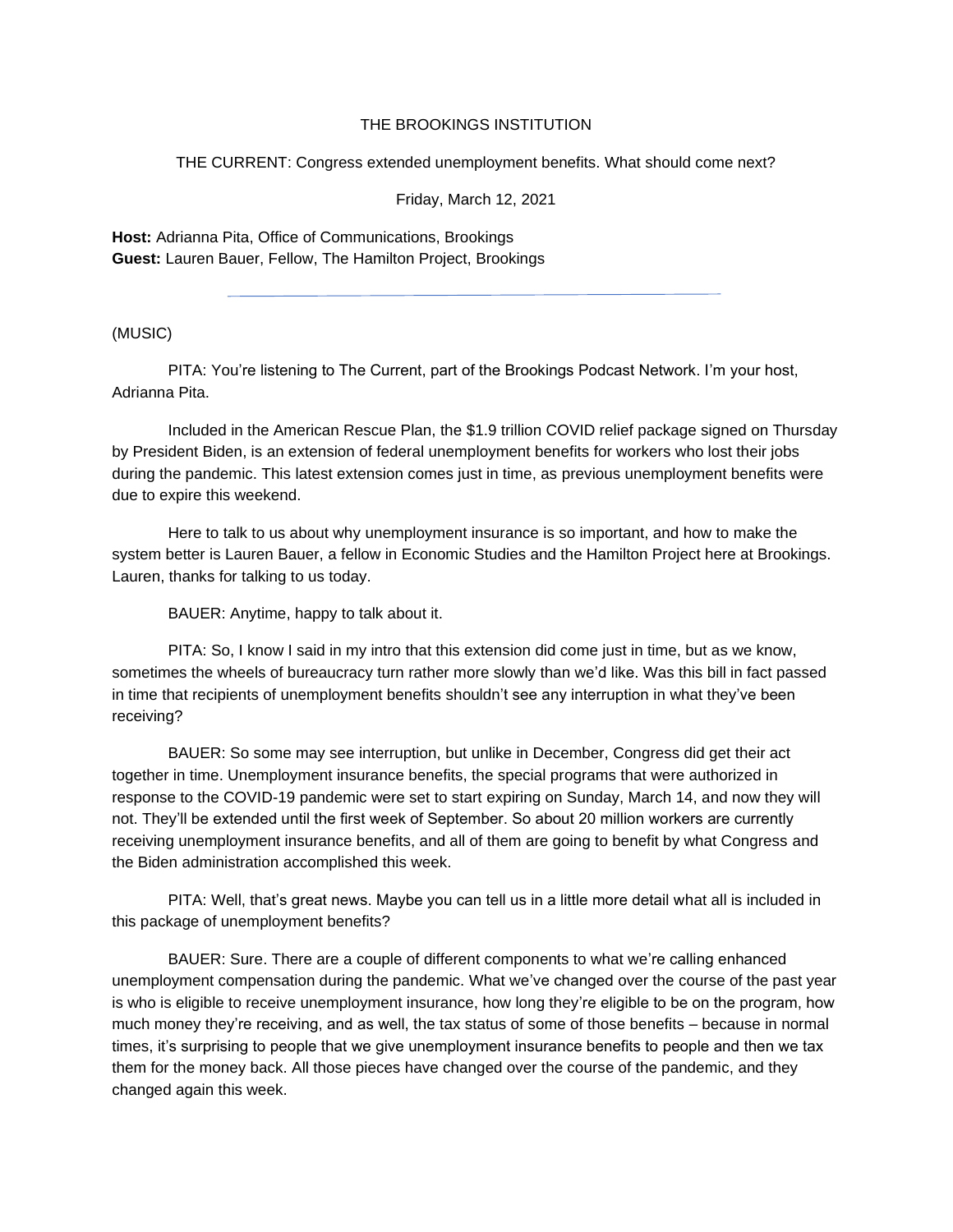What is new, or what is going to be extended from March to September 6 is that many people who normally wouldn't qualify for unemployment insurance – these are people who qualify for pandemic unemployment – are going to be able to receive benefits for up to 79 weeks. As well, in terms of length of time, people who normally receive unemployment insurance will be able to stay on pandemic emergency unemployment compensation for about double the number of weeks, from 24 to 53 weeks.

As well, there are some programs already in EB where economic conditions extend the amount of time that people can be on unemployment insurance – it's called the extended benefit program – and that program is going to be fully federally funded through September 6, which incentivizes states to make it more likely that people are eligible to receive those benefits.

PITA: That's great news. We've been in this situation with the pandemic for a year now. That's a year that many people have been out of work or underemployed. As you mentioned, that's 20 million workers who are receiving benefits. So, now that we have a year's worth of data, of looking at this, what kind of effects have we seen, what have these benefits meant to workers and their families?

BAUER: As I said, about 20 million people are still receiving some form of unemployment insurance right now, but over the course of 2020, about 40 million Americans at some point availed themselves of this system.

I think there are two things we want to know about the effects of this program. One is: is it supporting household income and household finances in such a way that people's ability to sustain their household, buy the things that they need, put food on the table, is happening? We did that not only by targeting to people who lost their jobs but over the course of the pandemic, giving them an extra \$600 and then \$300 to do so. What a group of researchers at the University of Chicago found was that was the case. That, after losing their job, people actually were spending more after their job loss – about 2 to 2 and a half percent more. That's against economic theory. Economic theory would predict that when you lose your job, you tighten your belt. But because the system was so generous, we actually were not only able to maintain levels of spending, but increase them. And that was a goal of the program, so we think that there's evidence that that works.

The other thing that we want to know is, did people work less because they were getting more generous UI? And here I think during the pandemic, it's a complicated question. My colleague Mallika Thomas wrote a piece about this where she argued in fact that we don't necessarily want people more people to work if they're receiving generous UI, because the ability to not take a job that exposes you to the risk of the virus is actually a goal. And the Biden administration has said this as well, that they want people to be eligible for unemployment insurance if they don't want to take a job that is not safe. So, we have mixed ideas about whether it's a good thing or a bad thing that benefits right now are generous enough to keep otherwise employable people out of the labor force, if it means that it creates this public good where they're safer and they keep other people safer.

What the evidence shows, again from a group at UChicago and at Yale is that people who are on UI are not experiencing larger declines in employment when the expansions went into effect and that it's not necessarily limiting them from being recalled to their jobs and to going back to work. It's a complicated story that maybe I'm not telling perfectly well, but we don't think this generosity is keeping people back who want to be working, but it's making sure that people who don't want to take an unsafe job are able to do so in a way that keeps their families whole.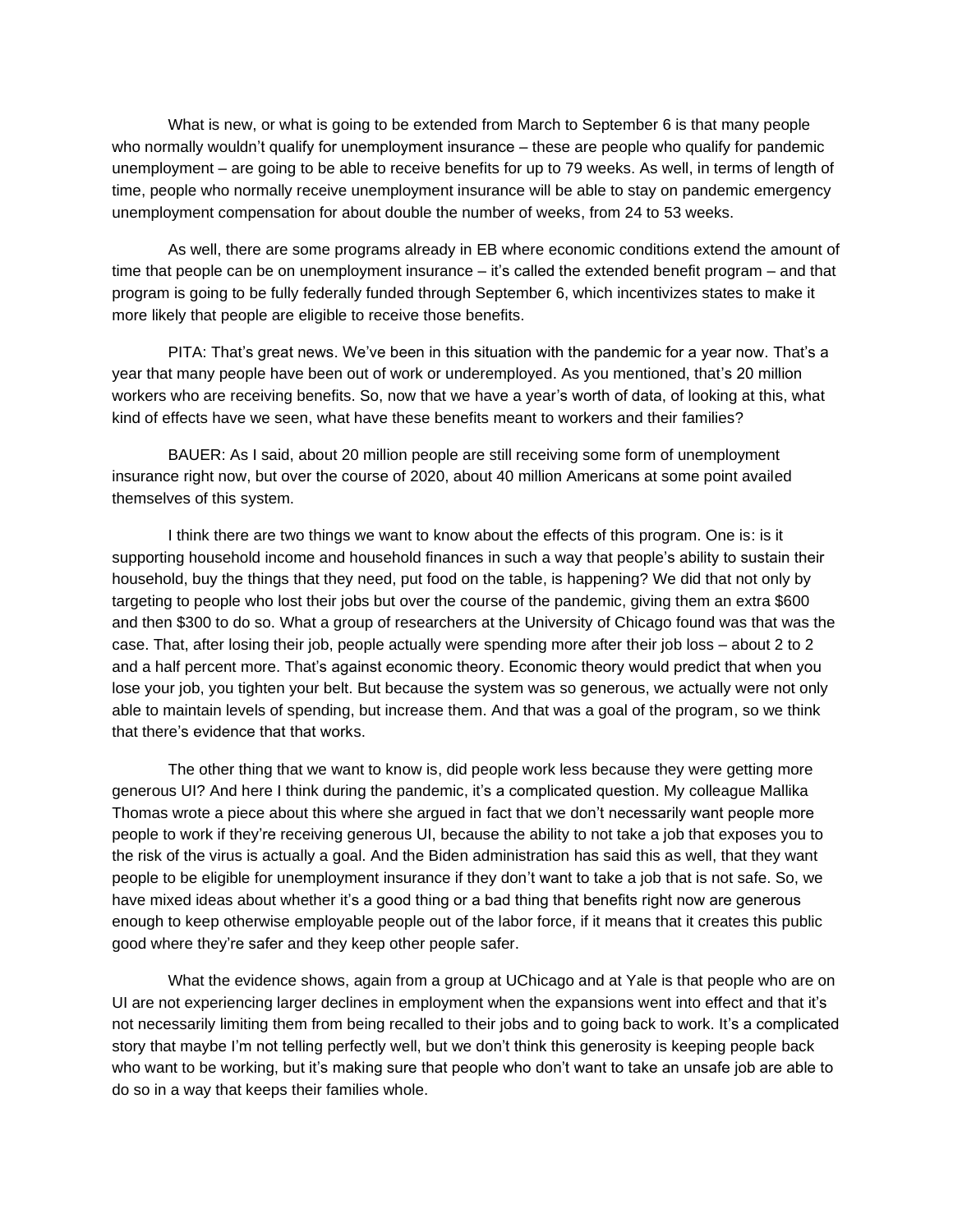PITA: No, you're making a really good point, that this is such a different situation than a regular recession where, it's market forces made it such – a housing downturn or a stock market crash – that this is in some ways a purposeful recession where we asked people not to go to work in order to keep people alive.

BAUER: That's right, and that's why I think we are generally worried about the employment effects of very generous safety net programs, but you're right that right now the goals are different. The goal is maintaining the life and livelihood of the American people and the economy. UI is supposed to catch people when they fall, when they lose their job through no fault of their own. That's the principle. And there is no doubt that starting in March, tens of millions of Americans have lost their jobs not only through no fault of their own but because of government requests. If you're going to ask people to do that, to ask businesses to close, and ask people to stay home and close schools, then there ought to be something very generous on the other side. And that's certainly how unemployment insurance has functioned over the past year.

PITA: As you mentioned back in December, there were interruptions to the unemployment insurance benefits because Congress didn't pass a new extension in time, and economists have been talking for quite a while about wanting to try and build automatic triggers into this system, rather than passing individual packages on an ad-hoc basis. Tell us a little bit about how would that work and why that's important?

BAUER: In 2019, before the recession, my group at Brookings, the Hamilton Project, in concert with the Washington Center for Equitable Growth, put out a book called "Recession Ready." What we argued in that book and throughout the chapters is there's a variety of safety net programs that could kick in automatically when economic conditions say, "hey, guys, we're in a recession." And in doing so would catch people when they fell, but also make it likely that a recession would be small, short, and it would minimize the economic damage. We were not able to put programs like that in place before the recession. It's been a struggle to put them in place throughout the recession because members of Congress feel the need to not only create calendar-based deadlines but the pressure around those deadlines in order to get a new deal passed. But I think the time and the principle of the thing is still ripe to try again.

What a package around automatic stabilizers would do is say, when these particular economic indicators suggest that times are tough, we are going to increase the value of SNAP benefits; we are going to increase the duration and generosity of unemployment benefits; we are going to provide more money to states and localities through the Medicare and Medicaid system in order to make sure that their balance sheets are good. We could even provide direct checks to households when economic conditions warrant. All of those pieces together would support families and support an economic recovery.

PITA: Your colleague Wendy Edelberg was here and talked to us a couple days ago about that now that the relief package has passed, she talked about some of the longer-term economic reforms that she'd like to see Congress take up. Do you know, if there's any indication whether will be looking at automatic stabilizers or any other reforms to the unemployment insurance system, within the coming months, or next year or so?

BAUER: Certainly. I think the American Rescue Plan is just the first foray of this Congress and the Biden administration into investing in America's future. Wendy talked about, and both the Biden administration and Congress have talked about a jobs bill, an infrastructure bill, to make long-term investments. I think that investing some political capital in getting triggers into this next bill makes a lot of